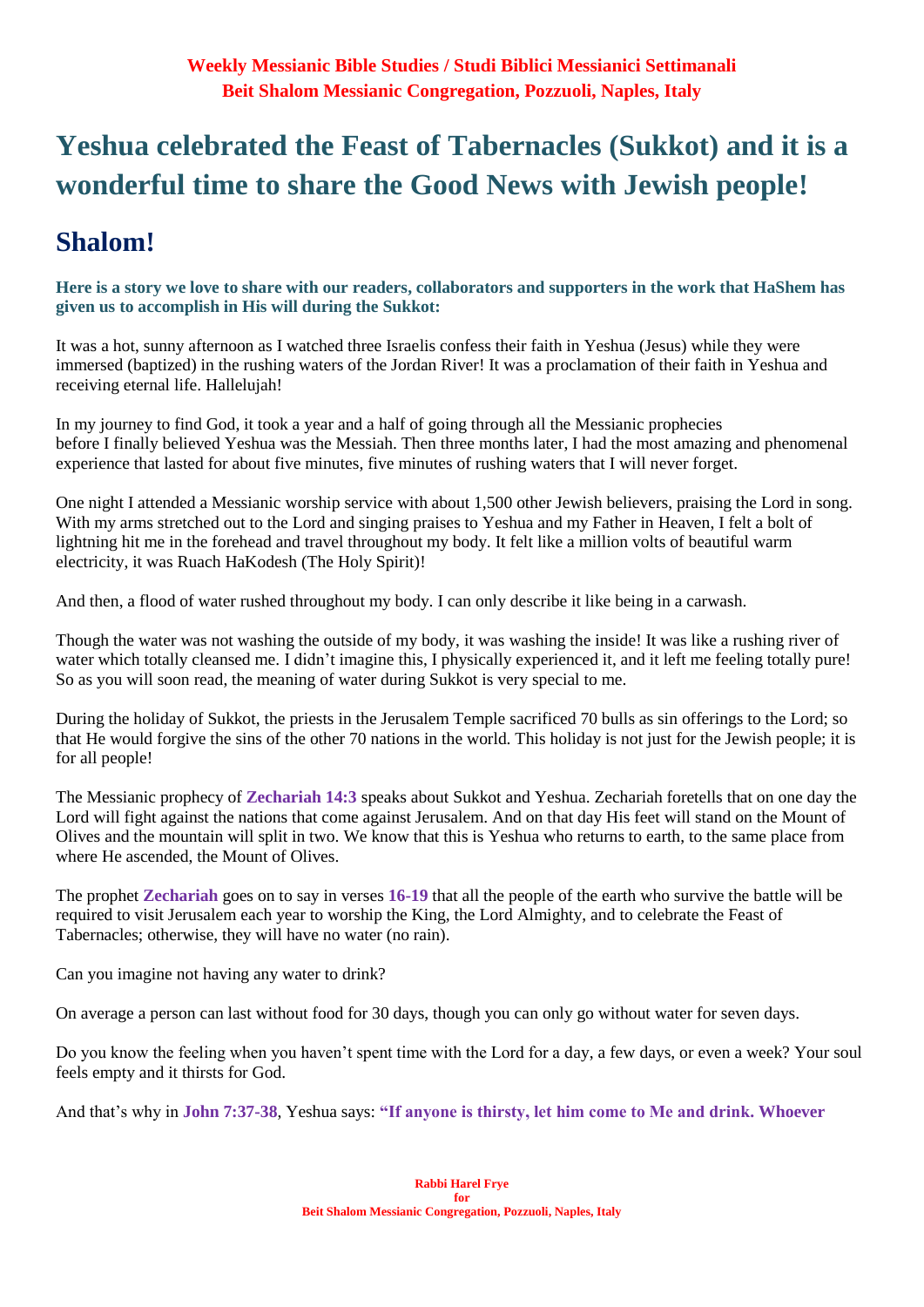**believes in Me, as the Scripture has said, streams of living water will flow from within him."**

### **Yeshua said this when He fulfilled the Water Pouring Ceremony at Sukkot!**

Jewish people know that the holiday of Sukkot commemorates when God delivered our ancestors from Egypt and performed miracles during the 40 years when they lived in the desert (**Leviticus 23:33-43**). He provided manna, and their sandals and clothes never wore out!

During Sukkot, very religious Orthodox Jewish men will go to the Mikvah **(water immersion)** to purify themselves before the festival. Then during the seven days of Sukkot, which is a very joyous festival of thanksgiving, most Jewish people will eat their meals and sometimes sleep in sukkot (booths). They will build their sukkot in their backyards or on their balconies if they live in an apartment. This is to remember the flimsy booths that our ancestors lived in during the 40 years in the desert.

Jewish people also know that Sukkot is God's provision of the fall harvest (**Exodus 23:16**) and one of three Biblical holidays in which the Jewish people are required to go up to Jerusalem to worship the Lord.

That's why in **John 7:23**, it says: **"When the Jewish Feast of Tabernacles was near, Yeshua's brothers said to Him, 'You ought to leave here and go to Judea....'"**

Yeshua then went up to the Temple in Jerusalem with His disciples to celebrate the Feast of Tabernacles. Yeshua ate His meals and, perhaps, slept in a sukkah (booth).

### BUT this is what the Jewish people do **not know**: **Yeshua fulfilled the Prophetic Water Pouring Ceremony of Sukkot!**

Imagine each morning as Yeshua woke up during the festival of Sukkot; He was in the midst of tens of thousands of people who came to worship the Lord at the Temple. The place was filled with a sense of awe. It was a holy place during a special time!

Half way through the festival, Yeshua went into the Temple Courts and began to teach. Some of the people asked if He was the Messiah. Others said, **"We know where this man is from; when the Messiah comes, no one will know where he is from."** Still, many in the crowd put their faith in Him.

They said, **"When the Messiah comes, will he do more miraculous signs than this man?"** Some believed and others did not.

Each morning a procession of priests would go down to the **Pool of Siloam** accompanied by men and women dancing to the Lord with music and much rejoicing. When they arrived at the Pool, **a priest drew water** using a golden pitcher.

While the priest drew the water, all of the other priests recited the following verse from **Isaiah 12:3**, **"You shall draw forth water in joy from the wellsprings of salvation (Ushavtem mayim b'sason mimayney haYeshuah)."** These words have been popularized by a Jewish circle dance called *Mayim, Mayim* (*Water, Water)*.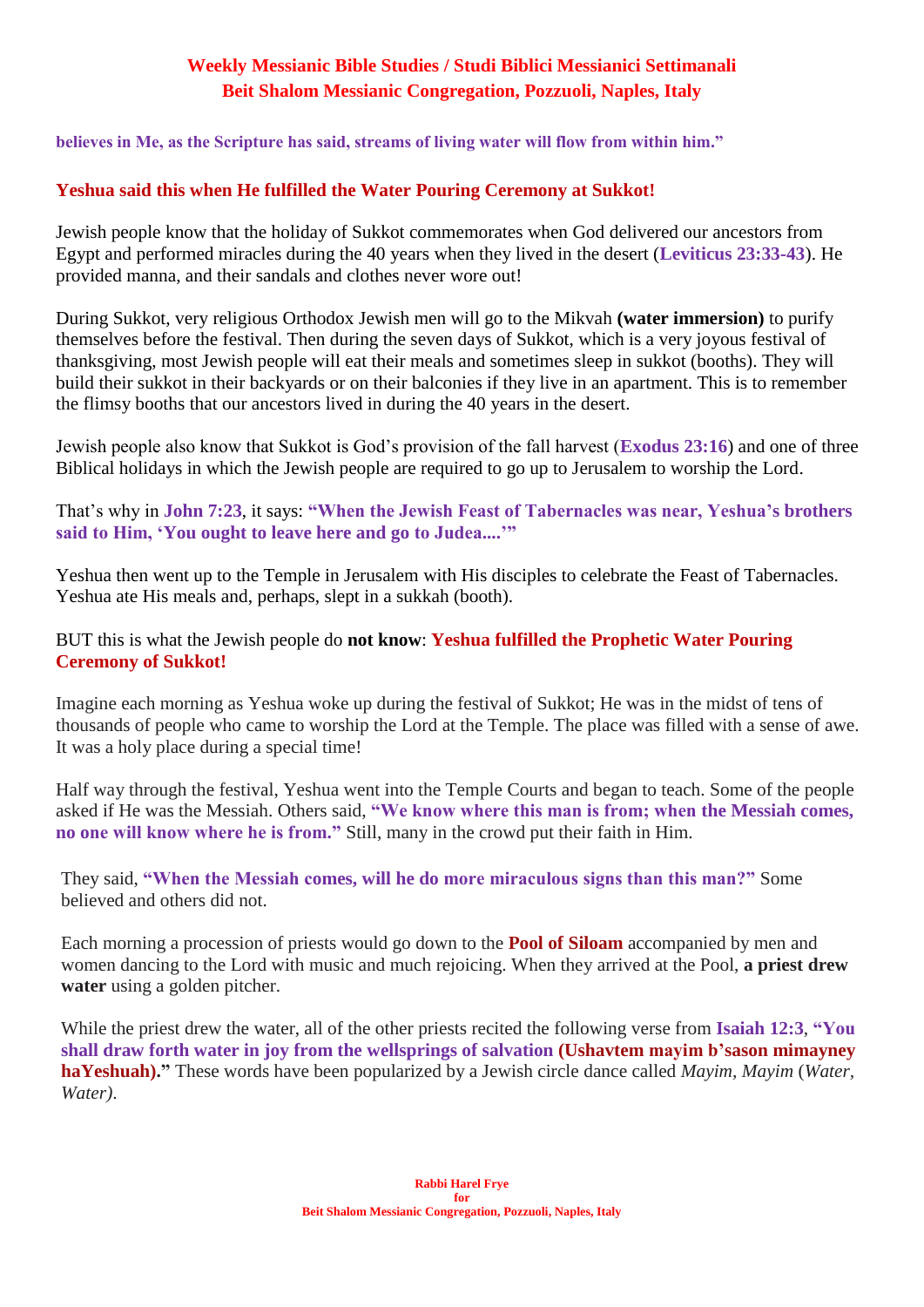The Pool of Siloam symbolized the "wells of salvation," and the Hebrew word for **Salvation** is very close to the name of our Messiah *Yeshua*.

Back at the Temple, thousands were waiting for the procession to return from the **Pool of Siloam**.

Announced by a three-fold trumpet blast, the priest with the golden pitcher approached the altar and **poured out his water offering**. The musicians played on their holy instruments, and everyone began singing the *Hallel* (**Psalms 113-118**).

**Psalm 118:22** is actually a **Messianic Prophecy** that says: **"The stone which the builders rejected has become the chief corner stone."**

**John 7:37** says that Yeshua was right there with everyone else during the Water Pouring Ceremony, and He declared in a loud voice: **"If anyone is thirsty, let him come to Me and drink. Whoever believes in Me, as the Scripture has said, streams of living water will flow from within him." (John 7:37-38)**

Each day during Sukkot, the Hallel is still sung in synagogues here in Israel and around the world. Unfortunately, as the Jewish people sing **Psalm 118:22** this year, they have no clue that this Scripture is a **Messianic Prophecy** referring to Yeshua!

THE DAY AFTER, Yeshua proclaimed that He was the fulfillment of **Psalm 118:22**, He healed a man blind from birth. **And guess where the man was healed?**

Yeshua spit on the ground, made some mud with the saliva, and put it on the man's eyes. Then Yeshua said to him, **"Go and wash in the Pool of Siloam."**

This is the pool of water where the priest drew the holy water, and where the priests recited: **"With joy you shall draw water from the wells of salvation."**

So the man went and washed, and came home seeing! Yeshua healed him physically, and then his eyes were spiritually opened when he believed Yeshua was the Messiah of Israel.

Isn't it a great joy for us to celebrate these holidays knowing that Yeshua is the fulfillment of the Jewish Scriptures?

All of our hearts cry out for our brethren, the Lost Sheep of Israel. During this Biblical holiday of Sukkot when we are rejoicing, about 99% of Jewish people still do not know Yeshua. **They are separated from God for eternity. Right now, you can make a difference. Please [help us](https://villageofhopejusticeministry.org/) as we tell them about Yeshua!**

**You [can make Yeshua known as the Messiah of Israel](https://villageofhopejusticeministry.org/) becoming our partner in ministry and contributing through your offering and tithe [to the advancement](https://villageofhopejusticeministry.org/) of the [kingdom of Hashem \(God\) in Israel through our](https://villageofhopejusticeministry.org/) ministerial work in Israel and in the [diaspora today on Sukkot!](https://villageofhopejusticeministry.org/)**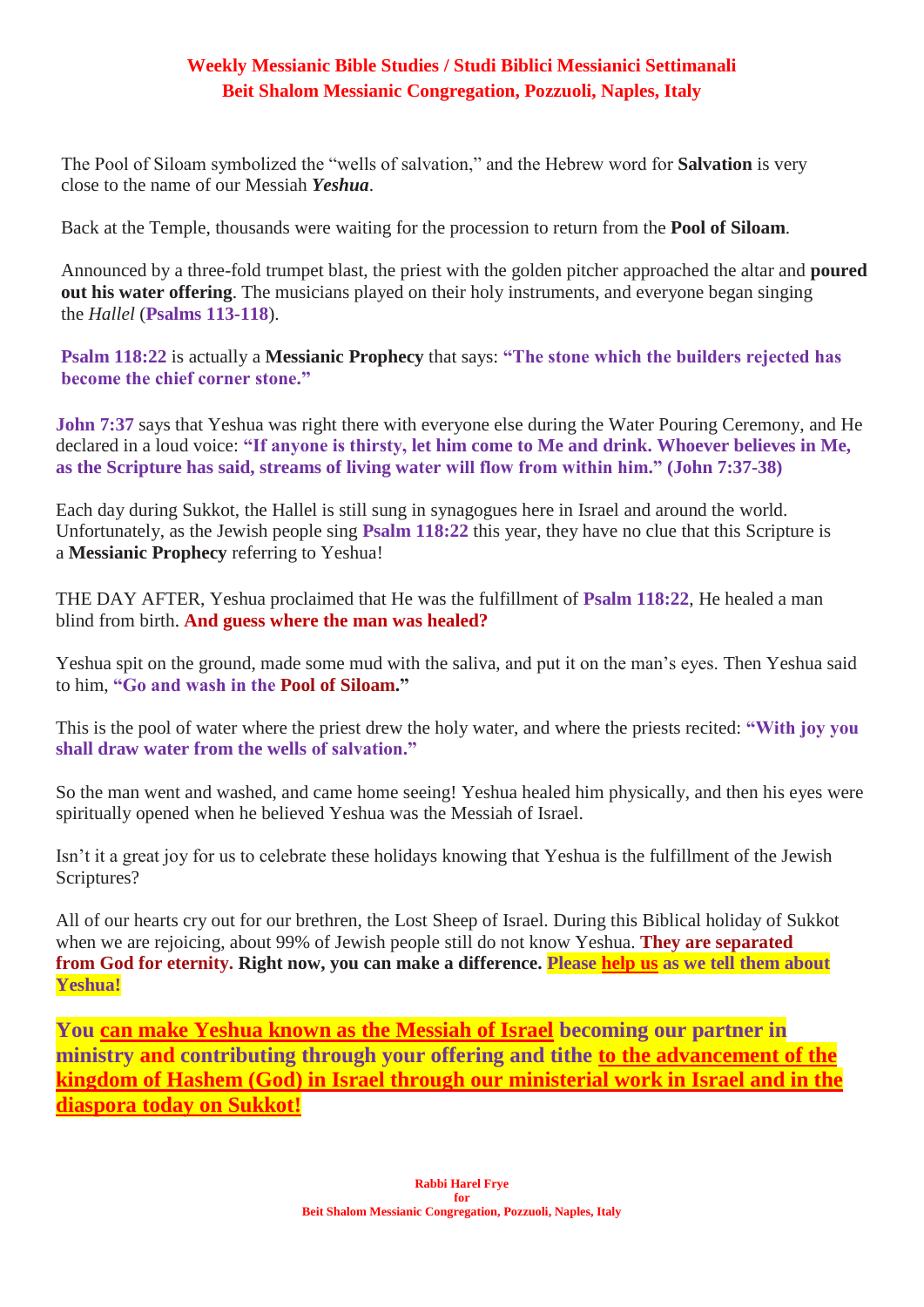### **[Donate a Special Gift for Sukkot](https://villageofhopejusticeministry.org/) Today!**

**[Give Your Tenth to Hashem \(God\) Today!](https://villageofhopejusticeministry.org/)**

**"You will surely set aside a tenth of all the yield of your seed that comes from the field year by year." (Deuteronomy 14:22)**

**[Chag Sukkot Sameach](https://villageofhopejusticeministry.org/) to you and your [family in Yeshua](https://villageofhopejusticeministry.org/) today with the [Village of Hope](https://villageofhopejusticeministry.org/)  & Justice [Ministry!](https://villageofhopejusticeministry.org/)**

**(Italiano)**

# **Yeshua ha celebrato la festa dei tabernacoli (Sukkot) ed è un momento meraviglioso per condividere la Buona Notizia con il popolo di Israele!**

# **Shalom!**

**Ecco una storia che amiamo condividere con i nostri lettori, partner collaboratori e sostenitori dell'opera che Hashem ci ha dato da compiere per Sua volontà durante il Sukkot:**

È stato un pomeriggio caldo e soleggiato mentre guardavo tre Israeliani confessare la loro fede in Yeshua (Gesù) mentre erano immersi (battezzati) nelle acque impetuose del fiume Giordano! E' stato un annuncio della loro fede in Yeshua e nel ricevere la vita eterna. Hallelujah!

Nel mio viaggio alla ricerca di HaShem (Dio), ci sono voluti un anno e mezzo per passare attraverso tutte le profezie Messianiche prima che finalmente credessi che Yeshua fosse il Messia. Poi, tre mesi dopo, ho avuto l'esperienza più sorprendente e fenomenale che è durata per circa cinque minuti, cinque minuti di acque impetuose che non dimenticherò mai.

Una notte ho partecipato a un servizio di adorazione messianica con circa 1.500 altri credenti ebrei, lodando il Signore nel canto. Con le braccia tese verso il Signore e cantando lodi a Yeshua e al mio Padre celeste, sentii un lampo colpirmi sulla fronte e viaggiare attraverso il mio corpo. Sembrava un milione di volts di bella elettricità calda, era il Ruach HaKodesh (Lo Spirito Santo)!

E poi, un'inondazione di acqua si è riversato in tutto il mio corpo. Posso solo descriverlo come l'essere in un autolavaggio. Sebbene l'acqua non stesse lavando l'esterno del mio corpo, stava lavando l'interno! Era come un fiume d'acqua che mi correva totalmente pulito. Non me lo immaginavo, l'ho vissuto fisicamente e mi ha fatto sentire completamente puro! Quindi, come leggerete presto, il significato dell'acqua durante il Sukkot è molto speciale per me.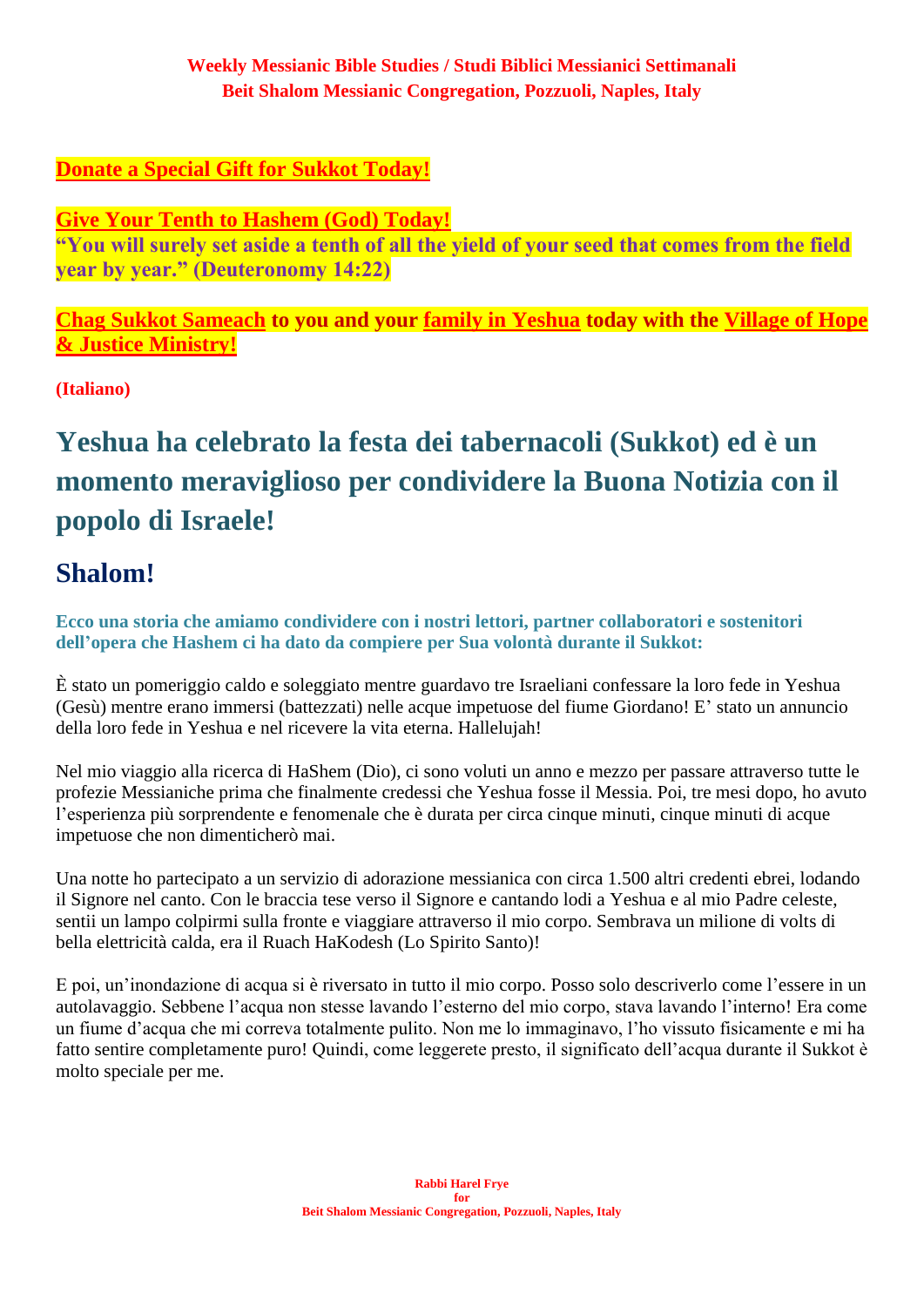Durante le vacanze di Sukkot, i sacerdoti nel Tempio di Gerusalemme sacrificarono 70 tori come sacrifici per il peccato al Signore; in modo che perdonasse i peccati delle altre 70 nazioni del mondo. Questa festa non è solo per il popolo di Israele; è per tutti!

La profezia messianica di **Zaccaria 14:3** parla di Sukkot e Yeshua. Zaccaria predice che un giorno il Signore combatterà contro le nazioni che vengono contro Gerusalemme. E in quel giorno i suoi piedi rimarranno sul Monte degli Ulivi e la montagna si dividerà in due. Sappiamo che questo è Yeshua che ritorna sulla terra, nello stesso posto da cui è asceso, il Monte degli Ulivi.

Il profeta **Zaccaria** continua dicendo nei versetti **16-19** che tutto il popolo della terra che sopravvive alla battaglia sarà tenuto a visitare Gerusalemme ogni anno per adorare il Re, il Signore Onnipotente, e per celebrare la Festa dei Tabernacoli; altrimenti, non avranno acqua (né pioggia).

Riesci a immaginare di non avere acqua da bere?

In media una persona può durare senza cibo per 30 giorni, anche se puoi andare senza acqua per sette giorni.

Conosci la sensazione quando non hai trascorso del tempo con il Signore per un giorno, qualche giorno o anche una settimana? La tua anima si sente vuota e ha sete di Dio.

Ed è per questo che in **Giovanni 7:37-38**, Yeshua dice: **"Se qualcuno ha sete, lascia che venga da Me e beva. Chiunque crede in Me, come ha detto la Scrittura, flussi di acqua viva scorreranno da dentro di lui".**

### **Yeshua lo disse quando adempì la Cerimonia di versamento dell'acqua a Sukkot!**

Gli Ebrei sanno che la festa di Sukkot commemora quando Dio liberò i nostri antenati dall'Egitto e compì miracoli durante i 40 anni in cui vivevano nel deserto (**Levitico 23:33-43**). Ha fornito manna e i loro sandali e vestiti non si sono mai consumati!

Durante il Sukkot, uomini Ebrei Ortodossi molto religiosi andranno alla Mikvah (**immersione in acqua**) per purificarsi prima della festa. Quindi durante i sette giorni di Sukkot, che è una festa molto gioiosa di ringraziamento, la maggior parte degli Ebrei mangiano i loro pasti e talvolta dormono nei sukkot (cabine). Costruiranno il loro sukkot nei loro cortili o sui loro balconi se vivono in un appartamento. Questo per ricordare le cabine fragili in cui i nostri antenati hanno vissuto durante i 40 anni nel deserto.

Gli ebrei sanno anche che Sukkot è il provvedimento di Hashem (Dio) per il raccolto autunnale (**Esodo 23:16**) e una delle tre festività bibliche in cui gli ebrei sono tenuti a salire a Gerusalemme per adorare il Signore.

Ecco perché in **Giovanni 7:23** dice: **"Quando la festa Ebraica dei tabernacoli era vicina, i fratelli di Yeshua gli dissero:" Dovresti andartene da qui e andare in Giudea...""**

Quindi Yeshua salì al tempio di Gerusalemme con i suoi discepoli per celebrare la festa dei tabernacoli. Yeshua mangiò i suoi pasti e, forse, dormì in una sukkah (cabina).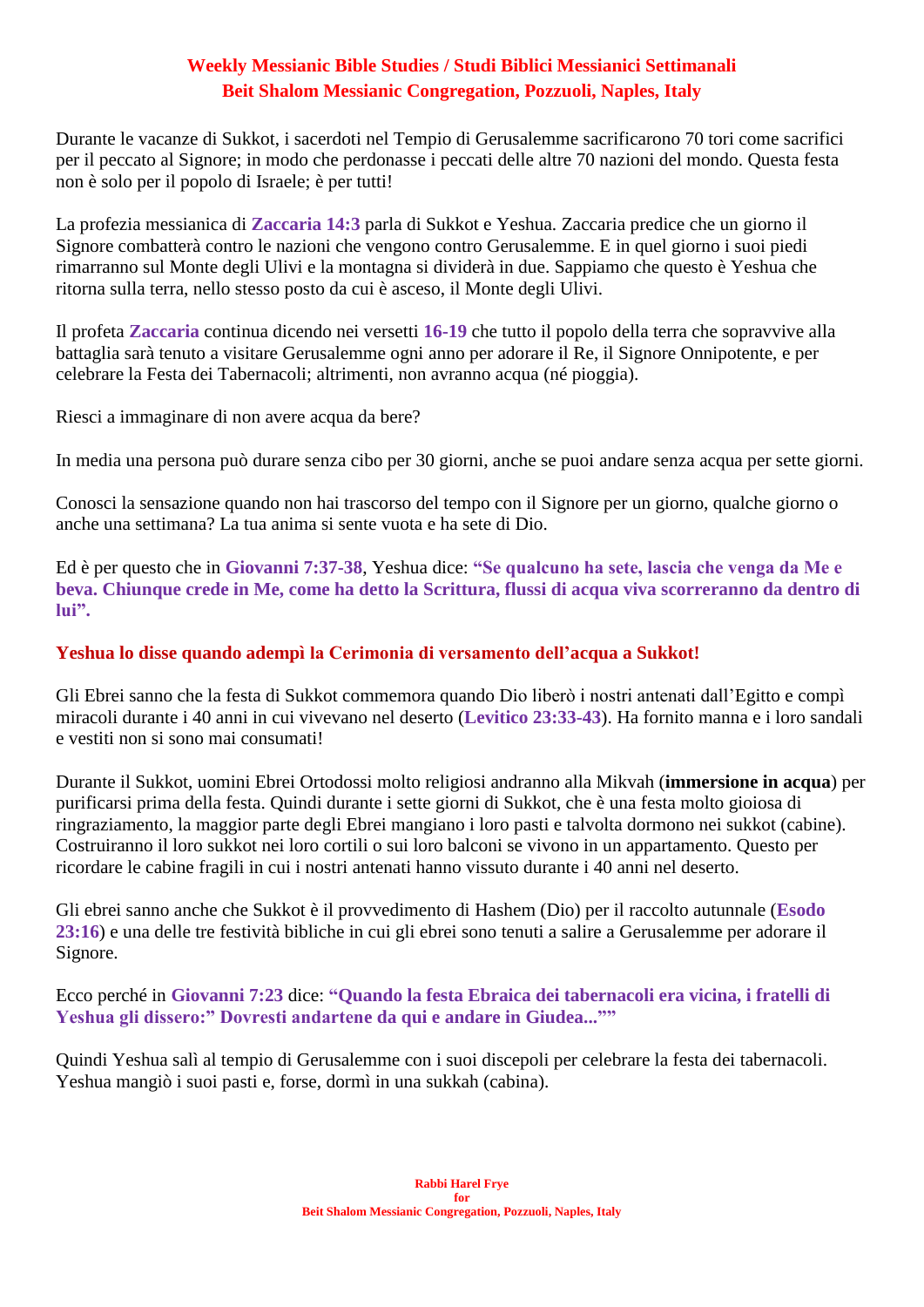Ma questo è ciò che il popolo di Israele non sa: **Yeshua ha adempiuto alla cerimonia di versamento dell'acqua profetica di Sukkot!**

Immagina ogni mattina mentre Yeshua si svegliava durante il festival di Sukkot; Era in mezzo a decine di migliaia di persone che venivano per adorare il Signore al Tempio. Il posto era pieno di timore reverenziale. Era un luogo santo durante un momento speciale!

A metà del festival, Yeshua entrò nelle corti del tempio e iniziò a insegnare. Alcune persone chiesero se fosse il Messia. Altri dissero: **"Sappiamo da dove viene quest'uomo; quando verrà il Messia, nessuno saprà da dove viene".** Tuttavia, molti tra la folla riposero la loro fiducia in Lui.

Dissero: **"Quando verrà il Messia, farà più segni miracolosi di quest'uomo?"** Alcuni credettero e altri no.

Ogni mattina una processione di sacerdoti scendeva nella piscina di Siloam accompagnata da uomini e donne che ballavano al Signore con musica e tanta gioia. Quando arrivarono alla piscina, un sacerdote attingeva acqua usando una brocca d'oro.

Mentre il sacerdote attingeva l'acqua, tutti gli altri sacerdoti recitavano il seguente versetto di **Isaia 12:3**: **"Tu trarrai acqua con gioia dalle sorgenti della salvezza** (**Ushavtem mayim b'sason mimayney haYeshuah**)**."** Queste parole sono state rese popolare da un circolo Ebraico di danza chiamato Mayim, Mayim (Acqua, Acqua).

La piscina di Siloam simboleggiava i **"pozzi della salvezza",** e la parola ebraica per salvezza è molto vicina al nome del nostro Messia Yeshua. Di ritorno al tempio, migliaia stavano aspettando che la processione tornasse dalla piscina di Siloam.

Annunciato da una tripla esplosione di tromba, il sacerdote con la brocca d'oro si avvicinava all'altare e versava la sua offerta d'acqua. I musicisti suonavano con i loro strumenti sacri e tutti iniziavano a cantare l'Hallel (**Salmi 113-118**).

Il **Salmo 118:22** è in realtà una **profezia Messianica** che dice: **"La pietra respinta dai costruttori è diventata la pietra angolare".**

**Giovanni 7:37** dice che Yeshua era proprio lì con tutti gli altri durante la Cerimonia del Versamento in Acqua, e dichiarò ad alta voce: **"Se qualcuno ha sete, lasciate che venga da Me e beva. Chiunque crede in Me, come ha detto la Scrittura, flussi di acqua viva scorreranno da dentro di lui".** (**Giovanni 7:37- 38**)

Ogni giorno durante il Sukkot, l'Hallel è ancora cantato nelle sinagoghe qui in Israele e in tutto il mondo. Ma, mentre il popolo di Israele canta il **Salmo 118:22** quest'anno, essi non hanno idea che questa Scrittura sia una **profezia Messianica** che si riferisce a Yeshua!

IL GIORNO DOPO, Yeshua proclamò che era l'adempimento del **Salmo 118:22**, guarì un uomo cieco dalla nascita. E indovina dove è stato guarito l'uomo?